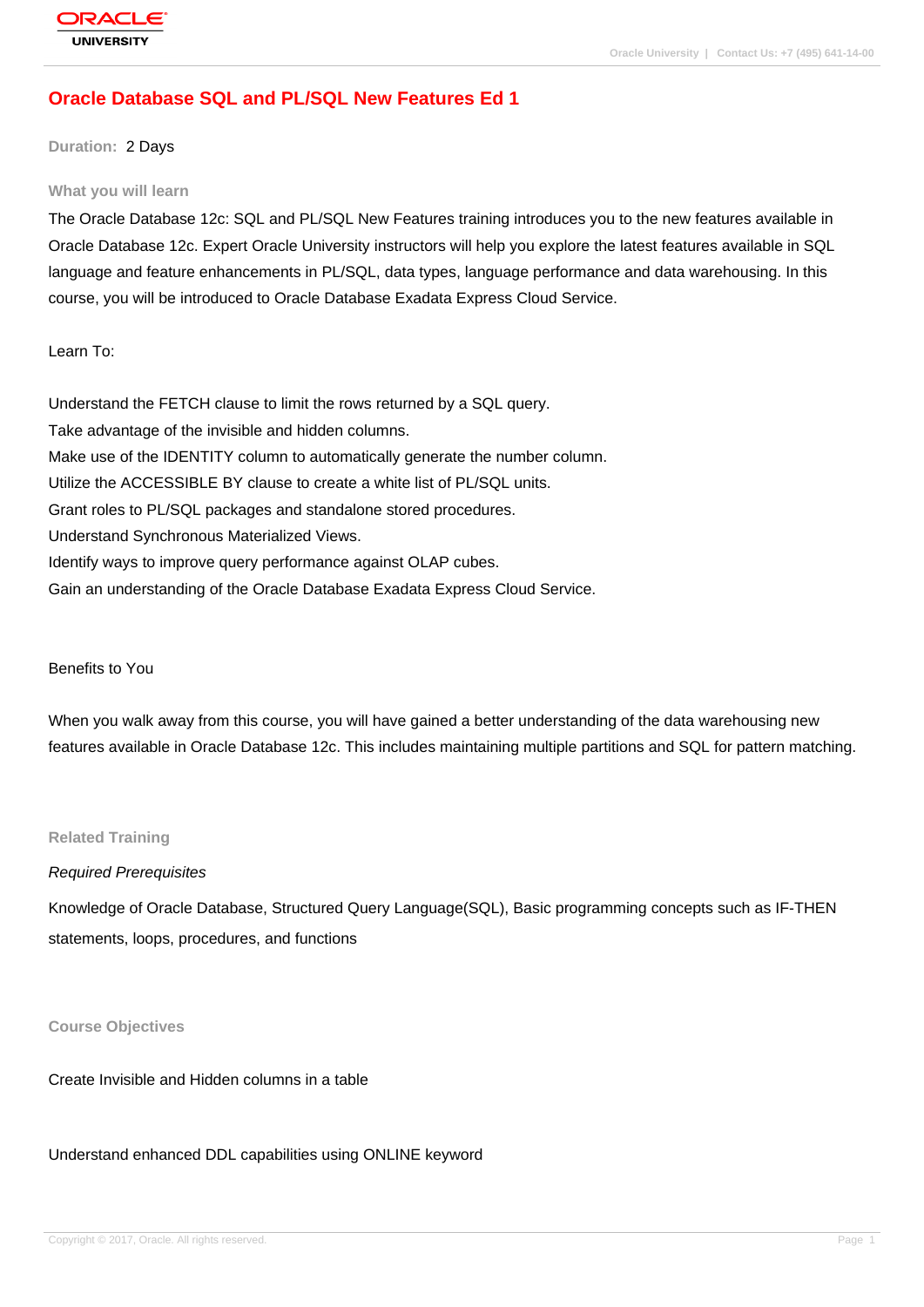Identify additional new features available in SQL Language

Identify the increased length limits of data types

Configure database for extended data type

Understand SQL IDENTITY column

Identify SQL Column enhancements defaulting on explicit NULL and using a sequence

Identify additional feature available in Data Types such as ANYDATA

and GATEWAY

Understand fine grained access controls for packaged procedures

Define invoker's rights function that can be result cached

Implement ACCESSIBLE BY clause

Grant roles to PL/SQL packages and standalone stored subprograms

Identify PL/SQL functions that can run faster in SQL

Maintain Multiple Partitions

Use FETCH clause in SQL queries

Gain an understanding of the Oracle Database Exadata Express Cloud Service